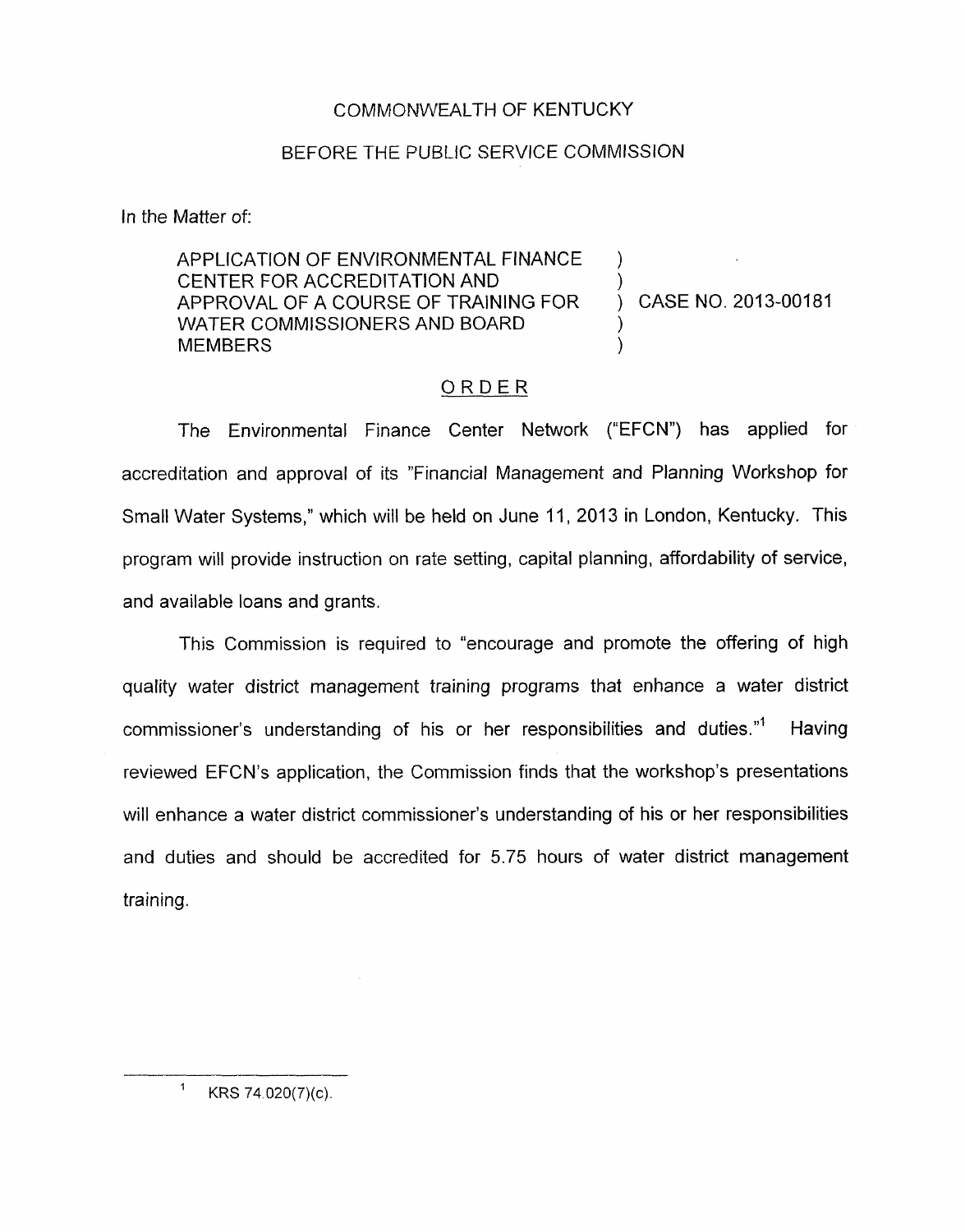IT IS THEREFORE ORDERED that:

1. EFCN's "Financial Management and Planning Workshop for Small Water Systems" (WT 2013-011), which will be held in London, Kentucky, on June 11, 2013 is accredited and approved for a maximum of 5.75 credit hours of water district management training.

2. EFCN shall retain a record of all water district commissioners attending the accredited and approved presentation.

3. No later than July 12, 2013, EFCN shall file with the Commission:

a. A sworn statement attesting that the accredited instruction was performed;

b. A description of any changes in the presenters or the proposed curriculum that occurred after EFCN's application; and

c. The name of each attending water district commissioner, his or her water district, and the number of hours that he or she attended.

By the Commission



 $\bigcap$ **ATTES** Director **Executive** 

Case No. 2013-00181